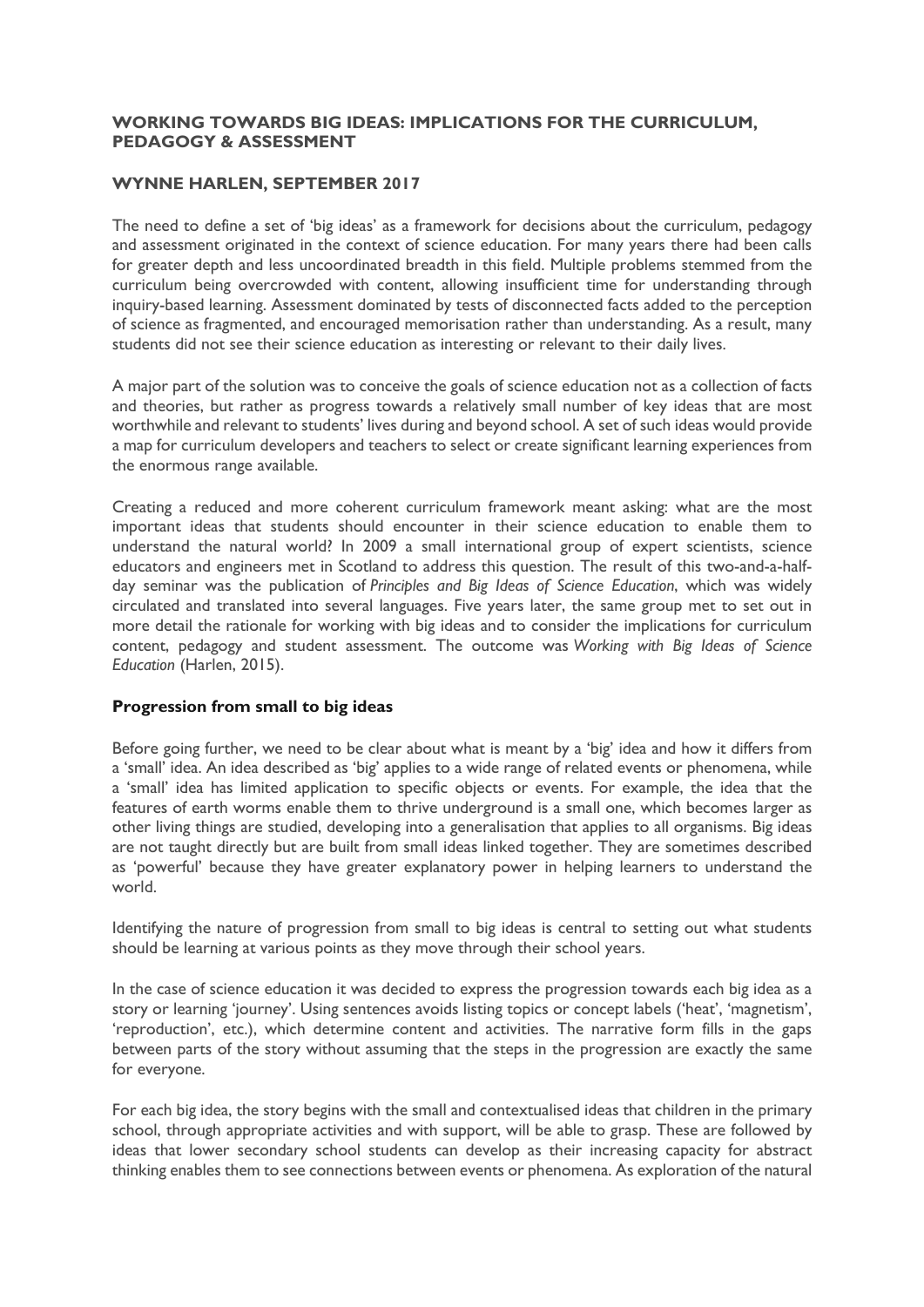world extends in secondary education, the continuation of finding patterns and links enables students to understand relationships and models that can be used in making sense of a wide range of new and previous experiences. What matters is the general direction of progression towards useful ideas that become gradually more powerful in explaining the scientific aspects of the world.

The full progression stories for these ideas can be freely downloaded from the Association for Science Education website at www.ase.org.uk/resources/big-ideas.

### **Big ideas in other areas of learning**

The need to restructure the curriculum to provide for greater depth in learning is not confined to science education. Similar criticisms about lack of coherence and assessment of disconnected facts apply to other areas of learning. So, when the Welsh government set out to revise the whole curriculum, the notion of a framework based on big ideas was put to the test. The purposes and general structure of the curriculum were identified by Professor Graham Donaldson in a report to the Welsh government entitled *Successful Futures* (2015), which was accepted as a guide in the development. The report recommended a curriculum organised into six areas of learning and experience (expressive arts; health and wellbeing; languages, literacy and communication; mathematics and numeracy; and science and technology) and three cross-curricular responsibilities (literacy, numeracy and digital competence). Working groups of 'pioneer' teachers were set up to consider how to define the six areas and develop the learning within each. This work is on-going. However, building on the experience in science, the impact on curriculum content, pedagogy and assessment can be anticipated as follows.

### **Curriculum content**

A central part of the rationale for identifying big ideas is that they provide guidance in the selection of curriculum content, with the aim of ensuring that students' activities are the most worthwhile for their learning and make best use of precious and limited classroom time. *Working With Big Ideas in Science Education* (2015) lays out principles to guide the development of learning experiences, and proposes, for instance, that activities should develop and sustain curiosity; promote enjoyment of scientific activity; be seen by all students as interesting and relevant to their lives; develop scientific understanding, skills and attitudes; and enable them to make informed decisions that care for the environment and affect their own and others' wellbeing.

*Successful Futures* expresses similar general criteria for the whole curriculum in Wales. These are to develop:

- $\triangleright$  Ambitious, capable learners, ready to learn throughout life.
- $\triangleright$  Enterprising creative contributors, ready to play a part in life and work.
- $\triangleright$  Ethical, informed citizens of Wales and the world.
- $\triangleright$  Healthy, confident individuals, ready to lead fulfilling lives as valued members of society (Donaldson, 2015: p.55).

# **Pedagogy**

Clearly, achieving such purposes and progressing towards big ideas depends on far more than the content of activities. In particular, it depends on how activities are organised, the role of the teacher and how progress in learning is scaffolded – that is, on pedagogy. Current understanding of how learning takes place emphasises the active participation of students and the importance of discussion and dialogue in developing ideas with others. The teacher's role is to encourage this through providing materials that can be investigated, asking questions that reveal the skills and ideas that students already have, making opportunities for group discussions, supporting trial of alternative ideas and making time